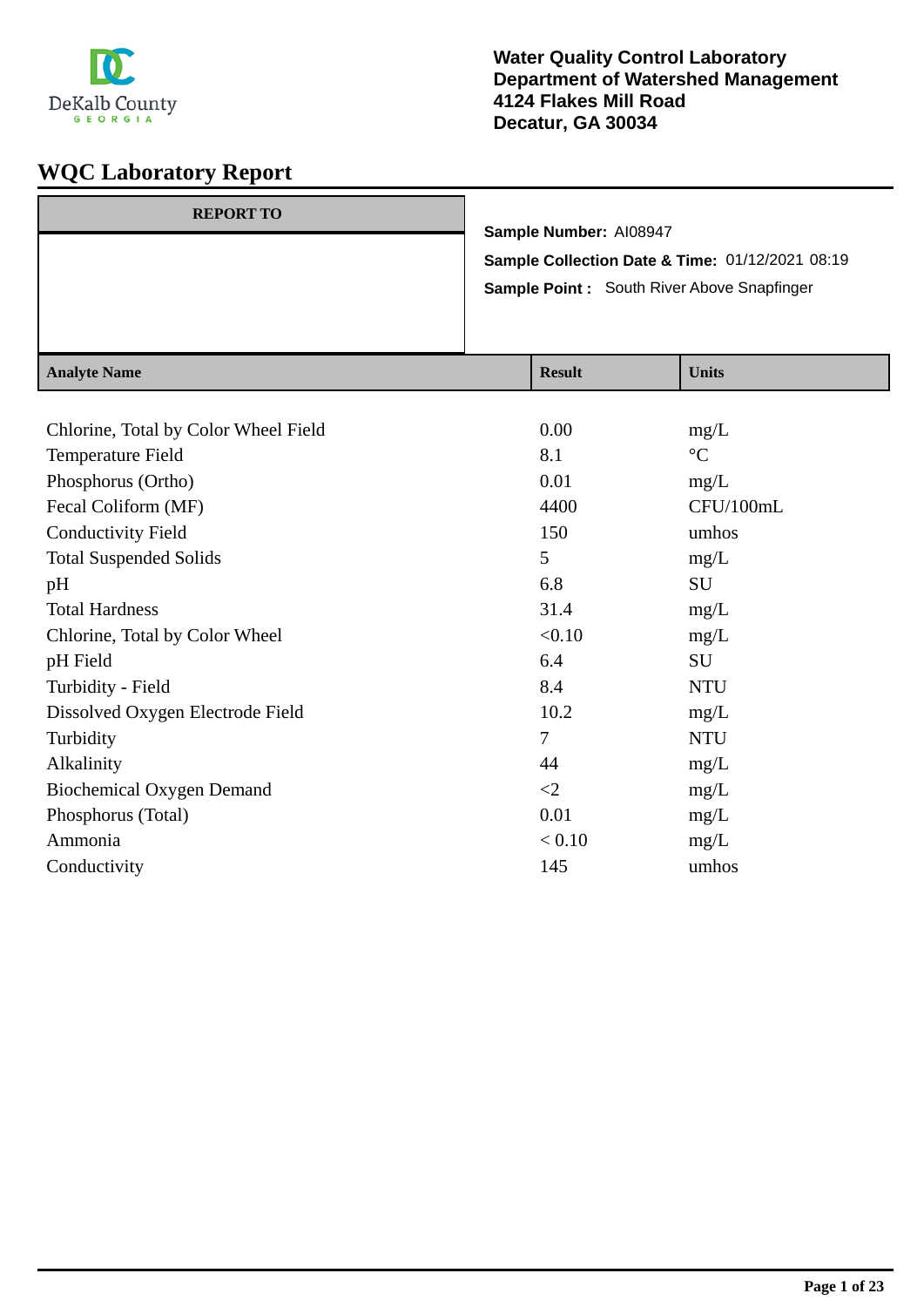

| <b>REPORT TO</b> |                                                 |
|------------------|-------------------------------------------------|
|                  | Sample Number: AI08948                          |
|                  | Sample Collection Date & Time: 01/12/2021 10:17 |
|                  | Sample Point : South River Below LAS            |
|                  |                                                 |
|                  |                                                 |

| <b>Analyte Name</b>                  | <b>Result</b>  | <b>Units</b>    |
|--------------------------------------|----------------|-----------------|
|                                      |                |                 |
| Alkalinity                           | 40             | mg/L            |
| <b>Biochemical Oxygen Demand</b>     | $\leq$ 2       | mg/L            |
| Fecal Coliform (MF)                  | 1900           | CFU/100mL       |
| <b>Conductivity Field</b>            | 197            | umhos           |
| Turbidity - Field                    | 11.5           | <b>NTU</b>      |
| <b>Total Suspended Solids</b>        | $\overline{4}$ | mg/L            |
| Chlorine, Total by Color Wheel       | < 0.10         | mg/L            |
| <b>Total Hardness</b>                | 57.9           | mg/L            |
| Phosphorus (Ortho)                   | 0.02           | mg/L            |
| Dissolved Oxygen Electrode Field     | 9.8            | mg/L            |
| Ammonia                              | < 0.10         | mg/L            |
| Temperature Field                    | 10.2           | $\rm ^{\circ}C$ |
| pH                                   | 6.7            | SU              |
| pH Field                             | 7.4            | SU              |
| Phosphorus (Total)                   | 0.03           | mg/L            |
| Conductivity                         | 198            | umhos           |
| Turbidity                            | 6              | <b>NTU</b>      |
| Chlorine, Total by Color Wheel Field | 0.00           | mg/L            |
|                                      |                |                 |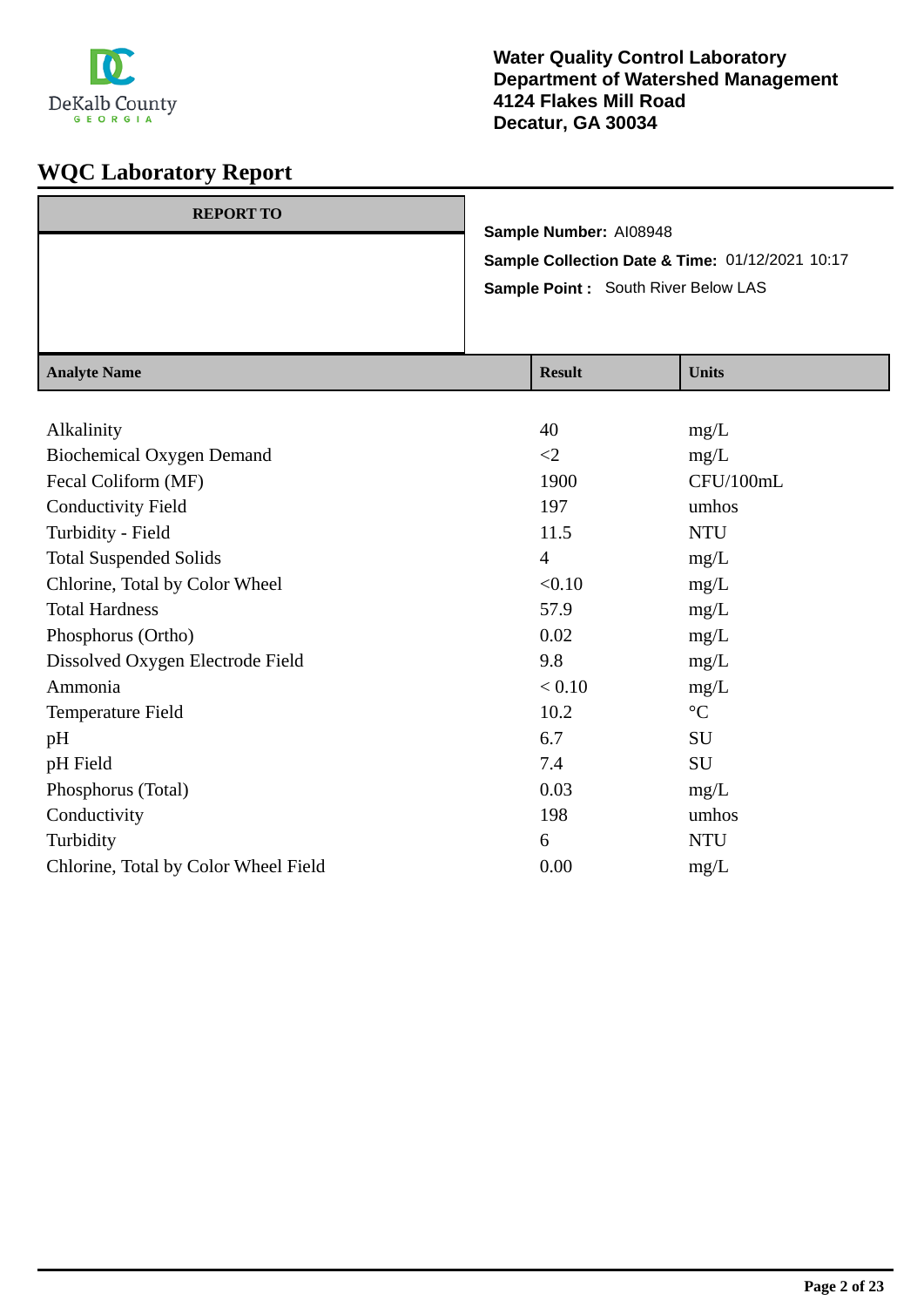

| $A$ notre Nome   |                                                                                                |                        |  |
|------------------|------------------------------------------------------------------------------------------------|------------------------|--|
|                  | Sample Collection Date & Time: 01/12/2021 10:30<br>Sample Point: South River Below Pole Bridge |                        |  |
|                  |                                                                                                | Sample Number: AI08949 |  |
| <b>REPORT TO</b> |                                                                                                |                        |  |

| <b>Analyte Name</b>                  | <b>Result</b> | <b>Units</b>    |
|--------------------------------------|---------------|-----------------|
|                                      |               |                 |
| <b>Biochemical Oxygen Demand</b>     | $\leq$ 2      | mg/L            |
| pH                                   | 6.9           | SU              |
| Fecal Coliform (MF)                  | 510           | CFU/100mL       |
| <b>Conductivity Field</b>            | 215           | umhos           |
| Turbidity - Field                    | 7.1           | <b>NTU</b>      |
| <b>Total Suspended Solids</b>        | 5             | mg/L            |
| Alkalinity                           | 39            | mg/L            |
| Chlorine, Total by Color Wheel       | < 0.10        | mg/L            |
| Phosphorus (Ortho)                   | 0.04          | mg/L            |
| Dissolved Oxygen Electrode Field     | 10.4          | mg/L            |
| Chlorine, Total by Color Wheel Field | 0.00          | mg/L            |
| Turbidity                            | 5             | <b>NTU</b>      |
| Conductivity                         | 211           | umhos           |
| Temperature Field                    | 9.2           | $\rm ^{\circ}C$ |
| Phosphorus (Total)                   | 0.07          | mg/L            |
| pH Field                             | 7.5           | SU              |
| Ammonia                              | < 0.10        | mg/L            |
| <b>Total Hardness</b>                | 40.9          | mg/L            |
|                                      |               |                 |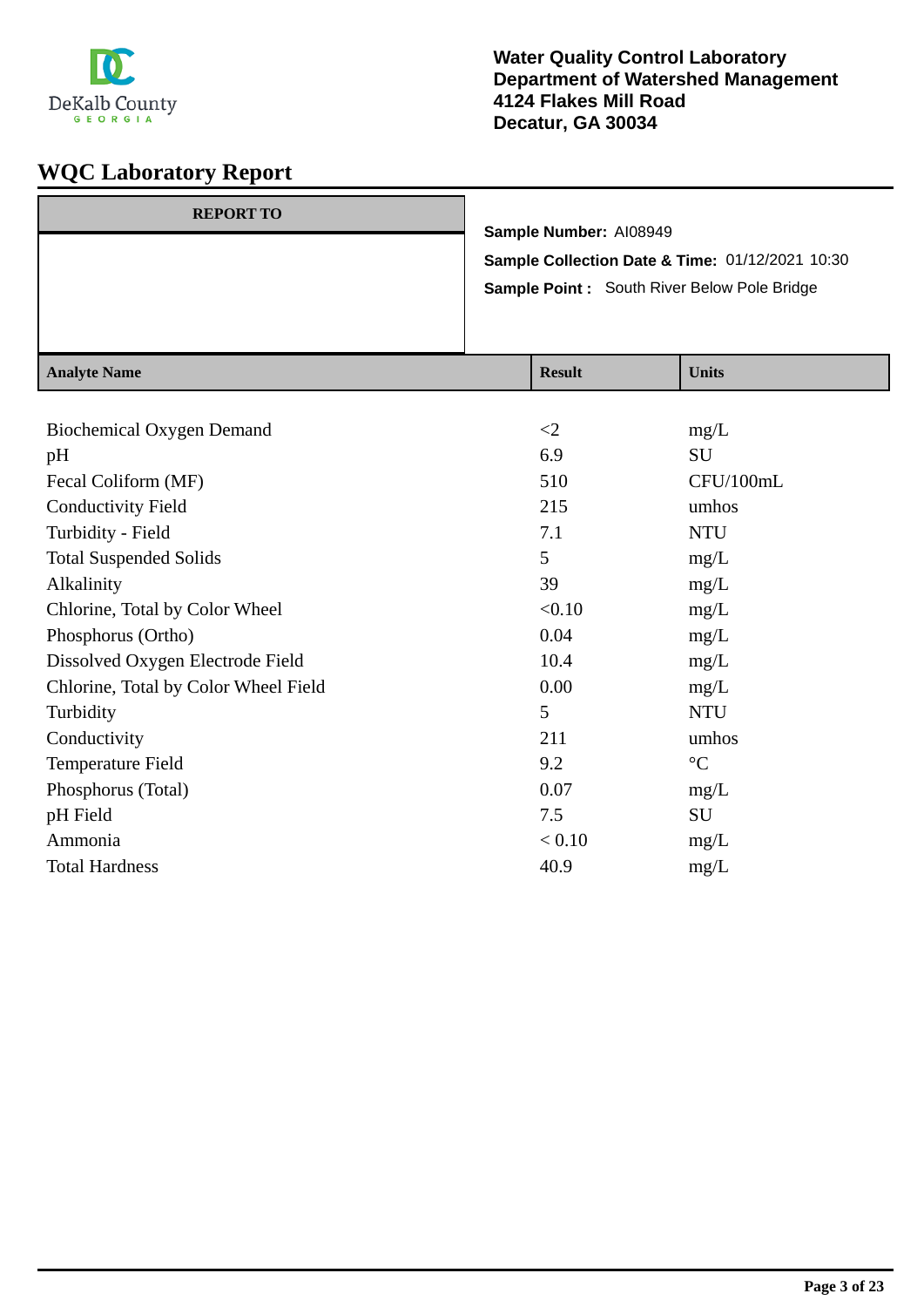

| <b>REPORT TO</b> |                                                     |
|------------------|-----------------------------------------------------|
|                  | Sample Number: AI08950                              |
|                  | Sample Collection Date & Time: 01/12/2021 08:54     |
|                  | <b>Sample Point:</b> South River at Bouldercrest Rd |
|                  |                                                     |
|                  |                                                     |

| <b>Analyte Name</b>                  | <b>Result</b>  | <b>Units</b>    |
|--------------------------------------|----------------|-----------------|
|                                      |                |                 |
| pH Field                             | 7.5            | <b>SU</b>       |
| Temperature Field                    | 8.0            | $\rm ^{\circ}C$ |
| Chlorine, Total by Color Wheel Field | 0.00           | mg/L            |
| <b>Total Suspended Solids</b>        | 5              | mg/L            |
| Turbidity - Field                    | 12.9           | <b>NTU</b>      |
| Fecal Coliform (MF)                  | 1800           | CFU/100mL       |
| Dissolved Oxygen Electrode Field     | 10.2           | mg/L            |
| Phosphorus (Ortho)                   | 0.02           | mg/L            |
| <b>Conductivity Field</b>            | 155            | umhos           |
| Ammonia                              | < 0.10         | mg/L            |
| Turbidity                            | 12             | <b>NTU</b>      |
| Phosphorus (Total)                   | 0.05           | mg/L            |
| <b>Biochemical Oxygen Demand</b>     | $\overline{2}$ | mg/L            |
| Conductivity                         | 153            | umhos           |
| Alkalinity                           | 45             | mg/L            |
| pH                                   | 6.7            | SU              |
| Chlorine, Total by Color Wheel       | < 0.10         | mg/L            |
| <b>Total Hardness</b>                | 55.7           | mg/L            |
|                                      |                |                 |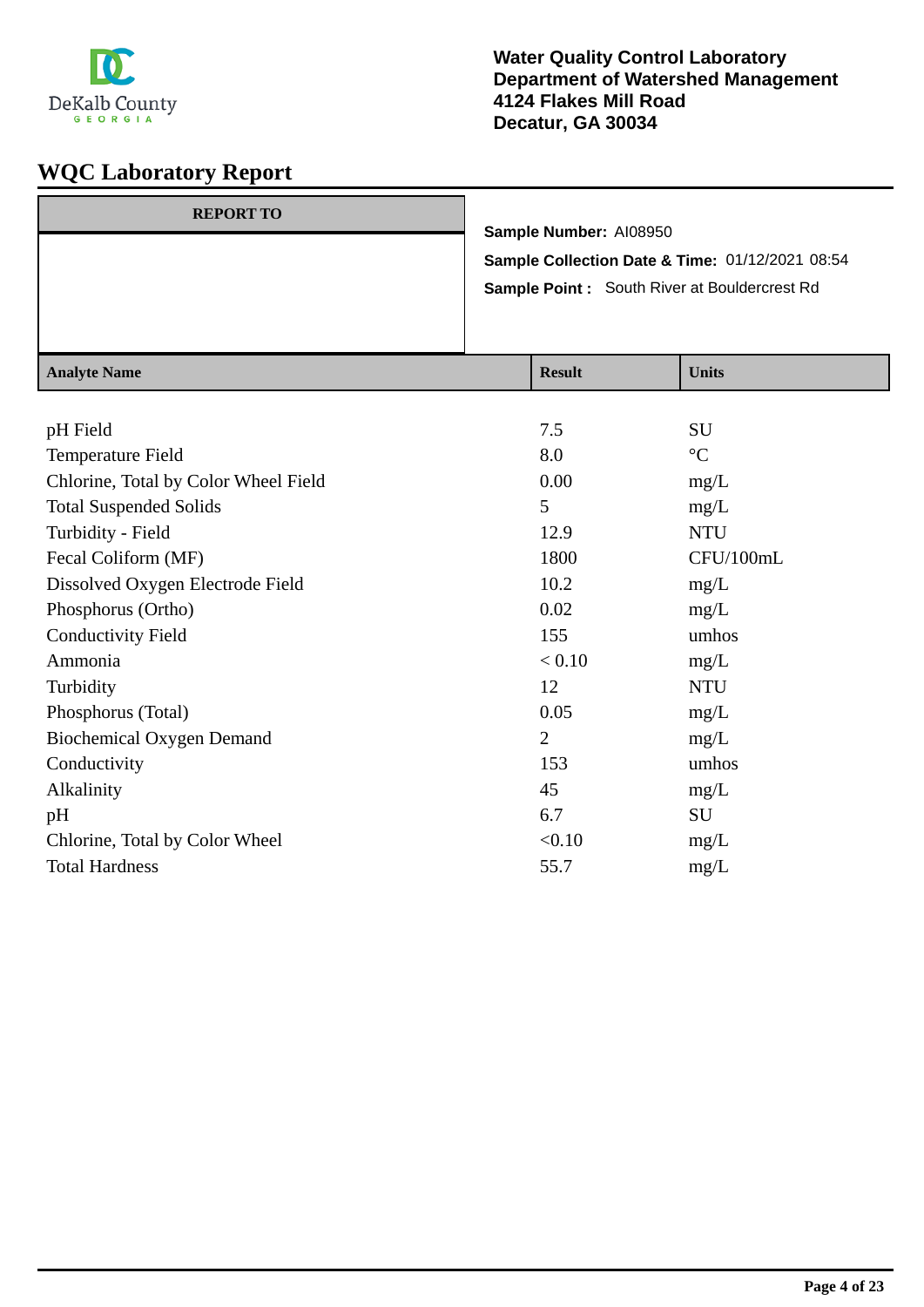

| <b>REPORT TO</b>         |                                                                                                 | Sample Number: AI08951    |             |
|--------------------------|-------------------------------------------------------------------------------------------------|---------------------------|-------------|
|                          | Sample Collection Date & Time: 01/12/2021 09:00<br>Sample Point: Entrenchment Creek: Const. Rd. |                           |             |
|                          |                                                                                                 |                           |             |
|                          |                                                                                                 |                           |             |
|                          |                                                                                                 |                           |             |
| $A = -1$ $-4$ $ N$ $  -$ |                                                                                                 | $\mathbf{D}$ $\mathbf{L}$ | $TT - 24 -$ |

| <b>Analyte Name</b>                  | <b>Result</b>  | <b>Units</b>    |
|--------------------------------------|----------------|-----------------|
|                                      |                |                 |
| Phosphorus (Total)                   | 0.03           | mg/L            |
| pH                                   | 6.8            | SU              |
| Chlorine, Total by Color Wheel Field | 0.00           | mg/L            |
| <b>Total Suspended Solids</b>        | 13             | mg/L            |
| Turbidity - Field                    | 15.9           | <b>NTU</b>      |
| <b>Conductivity Field</b>            | 137            | umhos           |
| Fecal Coliform (MF)                  | 2600           | CFU/100mL       |
| Phosphorus (Ortho)                   | 0.03           | mg/L            |
| <b>Total Hardness</b>                | 47.1           | mg/L            |
| Temperature Field                    | 8.2            | $\rm ^{\circ}C$ |
| Conductivity                         | 137            | umhos           |
| Dissolved Oxygen Electrode Field     | 9.5            | mg/L            |
| pH Field                             | 7.2            | SU              |
| Alkalinity                           | 36             | mg/L            |
| <b>Biochemical Oxygen Demand</b>     | $\overline{2}$ | mg/L            |
| Chlorine, Total by Color Wheel       | < 0.10         | mg/L            |
| Ammonia                              | 0.15           | mg/L            |
| Turbidity                            | 15             | <b>NTU</b>      |
|                                      |                |                 |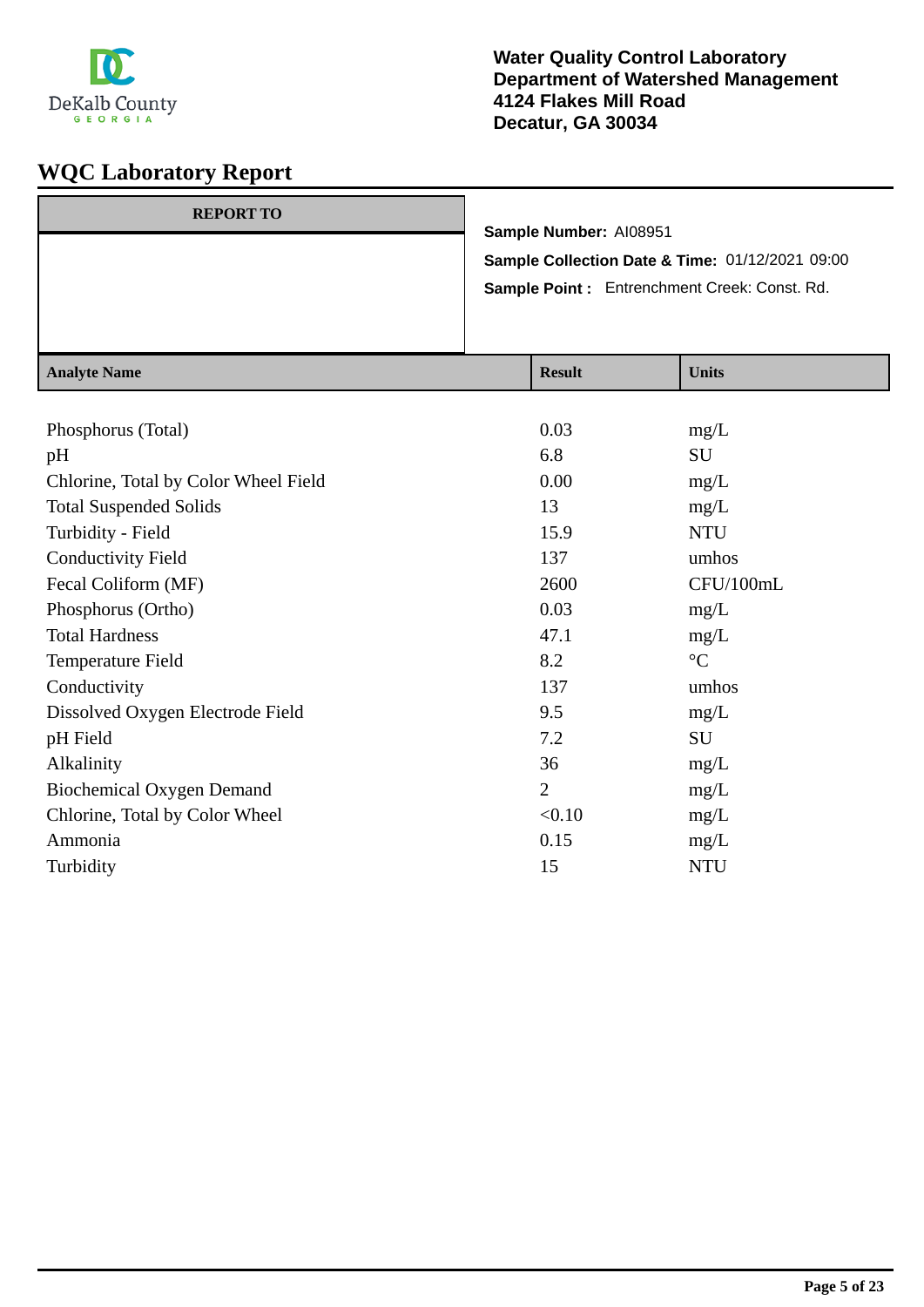

| <b>REPORT TO</b> | Sample Number: AI08952                          |
|------------------|-------------------------------------------------|
|                  | Sample Collection Date & Time: 01/12/2021 11:13 |
|                  | <b>Sample Point:</b> South River at Klondike Rd |
|                  |                                                 |

| <b>Analyte Name</b>                  | <b>Result</b>  | <b>Units</b>    |
|--------------------------------------|----------------|-----------------|
|                                      |                |                 |
| Ammonia                              | < 0.10         | mg/L            |
| <b>Total Hardness</b>                | 56.3           | mg/L            |
| Fecal Coliform (MF)                  | 370            | CFU/100mL       |
| <b>Conductivity Field</b>            | 206            | umhos           |
| Dissolved Oxygen Electrode Field     | 10.4           | mg/L            |
| Chlorine, Total by Color Wheel Field | 0.00           | mg/L            |
| Turbidity - Field                    | 6.9            | <b>NTU</b>      |
| Chlorine, Total by Color Wheel       | < 0.10         | mg/L            |
| Phosphorus (Ortho)                   | 0.02           | mg/L            |
| Turbidity                            | 5              | <b>NTU</b>      |
| <b>Total Suspended Solids</b>        | $\overline{2}$ | mg/L            |
| Alkalinity                           | 39             | mg/L            |
| Phosphorus (Total)                   | 0.05           | mg/L            |
| pH                                   | 6.8            | SU              |
| pH Field                             | 7.6            | SU              |
| Temperature Field                    | 8.8            | $\rm ^{\circ}C$ |
| Conductivity                         | 201            | umhos           |
| <b>Biochemical Oxygen Demand</b>     | $\leq$ 2       | mg/L            |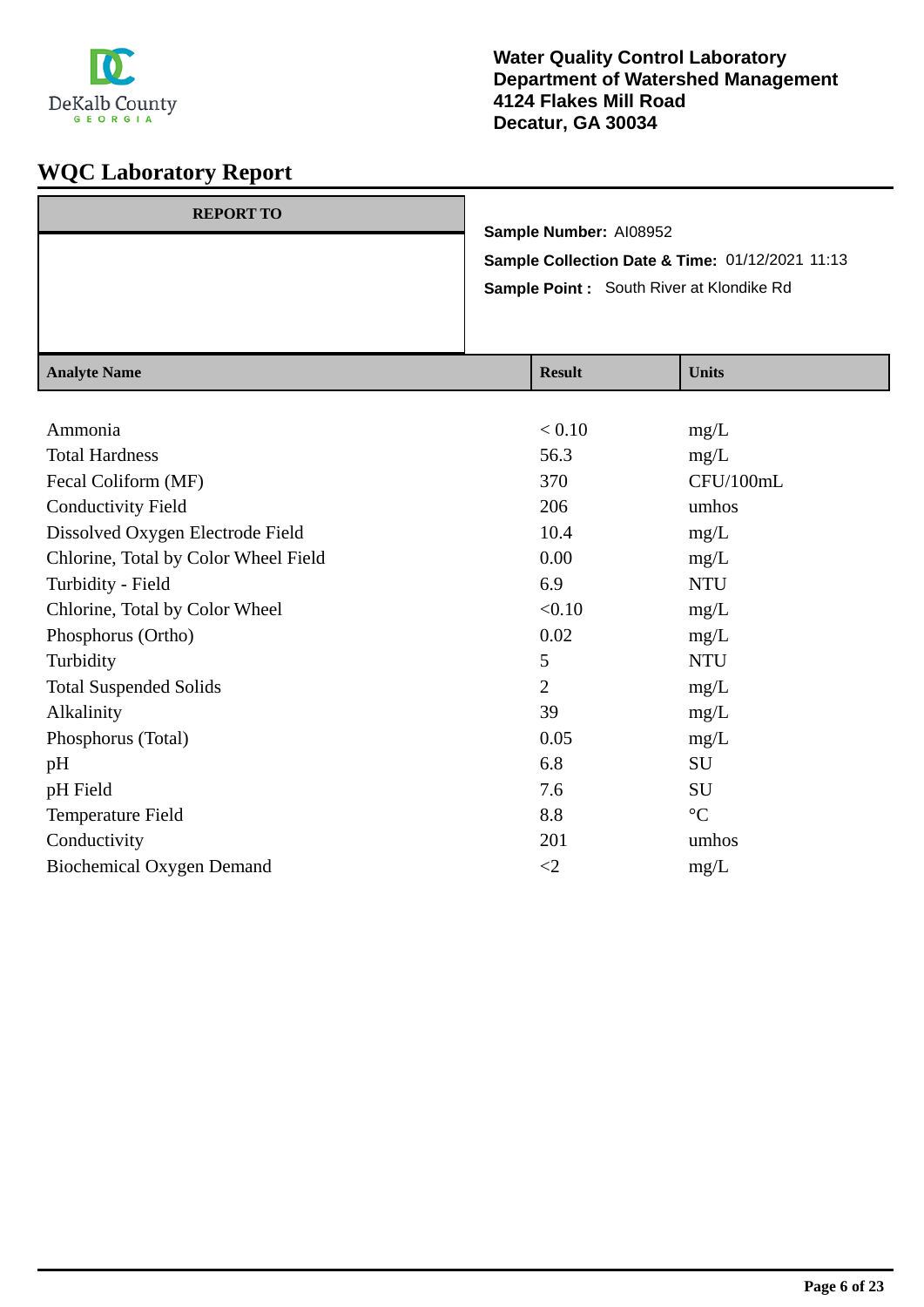

| <b>REPORT TO</b> |                                                  |
|------------------|--------------------------------------------------|
|                  | Sample Number: AI08953                           |
|                  | Sample Collection Date & Time: 01/12/2021 09:25  |
|                  | <b>Sample Point:</b> South River at Moreland Ave |
|                  |                                                  |
|                  |                                                  |

| <b>Analyte Name</b>                  | <b>Result</b>  | <b>Units</b>    |
|--------------------------------------|----------------|-----------------|
|                                      |                |                 |
| Phosphorus (Ortho)                   | 0.02           | mg/L            |
| Chlorine, Total by Color Wheel       | < 0.10         | mg/L            |
| Dissolved Oxygen Electrode Field     | 9.9            | mg/L            |
| <b>Conductivity Field</b>            | 155            | umhos           |
| Turbidity - Field                    | 15.0           | <b>NTU</b>      |
| Tape down distance                   | n/a            | Feet            |
| <b>Biochemical Oxygen Demand</b>     | $\overline{2}$ | mg/L            |
| <b>Total Hardness</b>                | 30.9           | mg/L            |
| Fecal Coliform (MF)                  | 1600           | CFU/100mL       |
| Turbidity                            | 12             | <b>NTU</b>      |
| Ammonia                              | < 0.10         | mg/L            |
| Chlorine, Total by Color Wheel Field | 0.00           | mg/L            |
| Conductivity                         | 151            | umhos           |
| Temperature Field                    | 8.5            | $\rm ^{\circ}C$ |
| pH Field                             | 7.4            | SU              |
| pH                                   | 6.8            | SU              |
| Phosphorus (Total)                   | 0.03           | mg/L            |
| Alkalinity                           | 43             | mg/L            |
| <b>Total Suspended Solids</b>        | 5              | mg/L            |
|                                      |                |                 |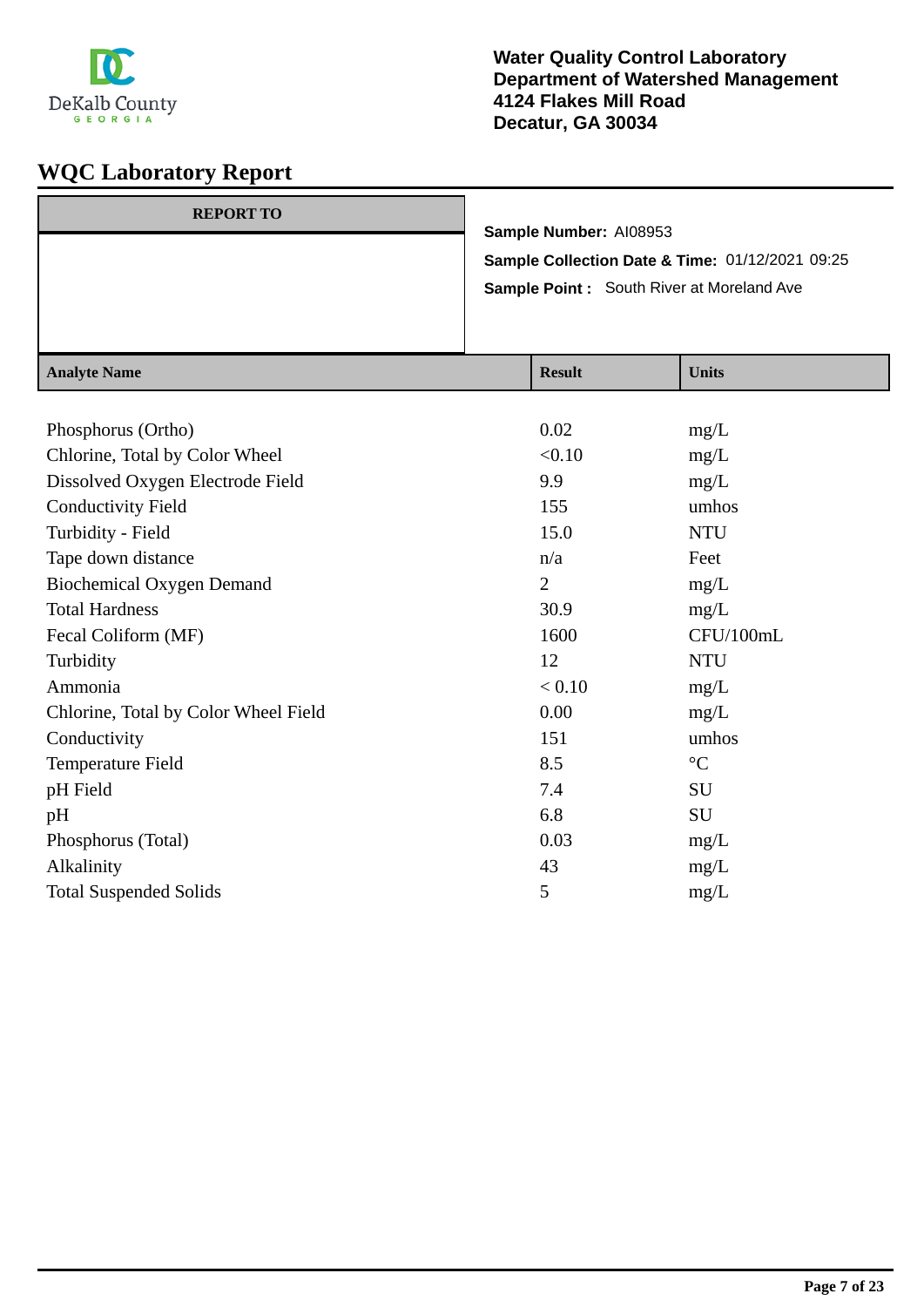

| <b>REPORT TO</b> | Sample Number: AI08998                                     |  |  |
|------------------|------------------------------------------------------------|--|--|
|                  | <b>Sample Collection Date &amp; Time: 01/13/2021 08:56</b> |  |  |
|                  | <b>Sample Point:</b> Shoal Creek Rainbow Drive             |  |  |
|                  |                                                            |  |  |

| <b>Analyte Name</b>              | <b>Result</b> | <b>Units</b>    |
|----------------------------------|---------------|-----------------|
|                                  |               |                 |
| <b>Total Hardness</b>            | 32.9          | mg/L            |
| Ammonia                          | < 0.10        | mg/L            |
| Chlorine, Total by Color Wheel   | < 0.10        | mg/L            |
| Turbidity                        | 6             | <b>NTU</b>      |
| Conductivity                     | 101           | umhos           |
| Fecal Coliform (MF)              | 20            | CFU/100mL       |
| Biochemical Oxygen Demand        | $\leq$        | mg/L            |
| Alkalinity                       | 32            | mg/L            |
| pH Field                         | 7.5           | <b>SU</b>       |
| Dissolved Oxygen Electrode Field | 10.7          | mg/L            |
| Temperature Field                | 7.0           | $\rm ^{\circ}C$ |
| Phosphorus (Total)               | < 0.01        | mg/L            |
| pH                               | 6.4           | SU              |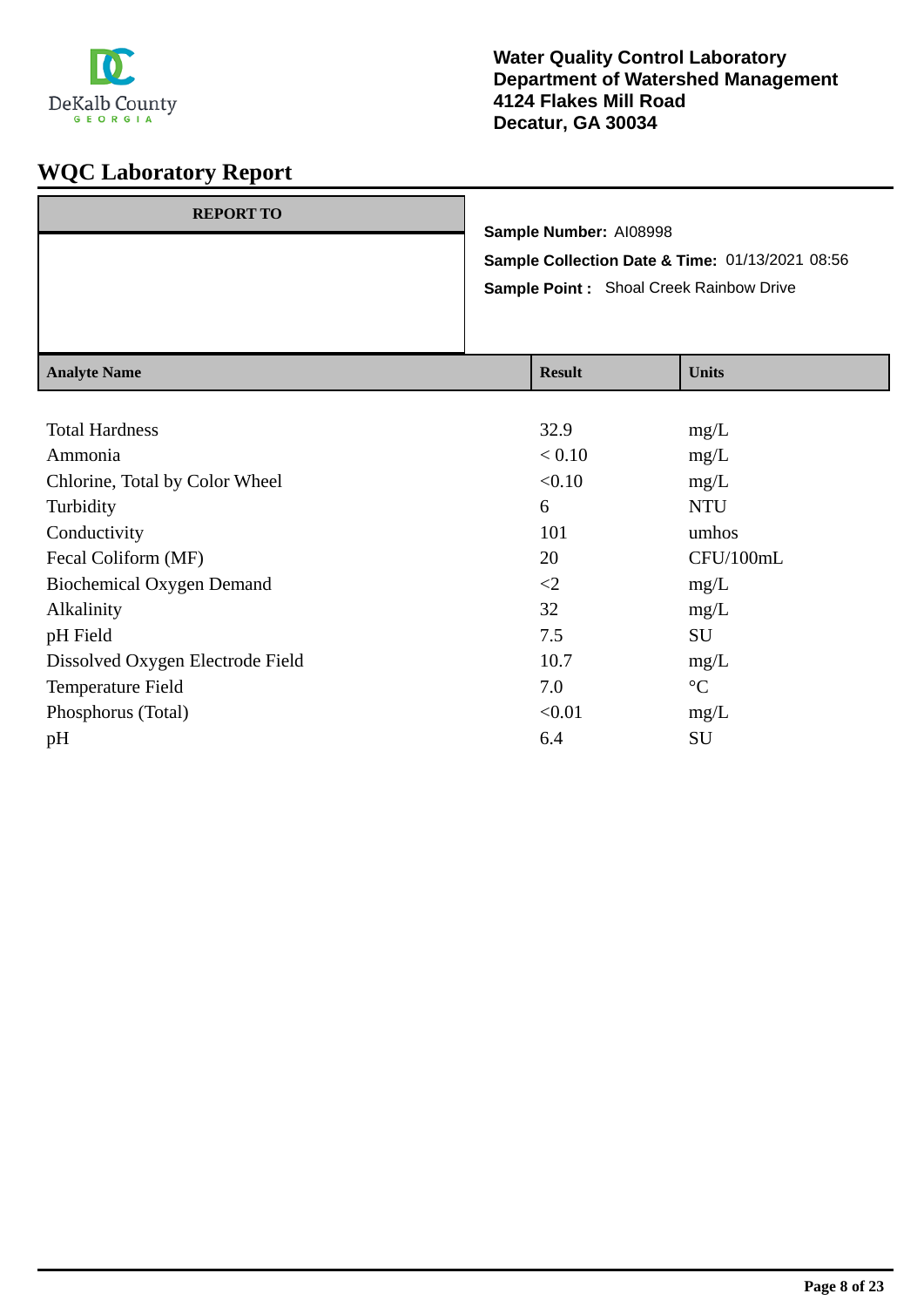

| <b>REPORT TO</b>         | Sample Number: AI08999                          |             |
|--------------------------|-------------------------------------------------|-------------|
|                          | Sample Collection Date & Time: 01/13/2021 11:08 |             |
|                          | Sample Point: Snapfinger Creek at Hwy 12        |             |
|                          |                                                 |             |
|                          |                                                 |             |
| $A = -1$ $-4$ $ N$ $  -$ | $\mathbf{D}$ $\mathbf{L}$                       | $TT - 24 -$ |

| <b>Analyte Name</b>              | <b>Result</b> | <b>Units</b>    |
|----------------------------------|---------------|-----------------|
|                                  |               |                 |
| <b>Biochemical Oxygen Demand</b> | $\leq$ 2      | mg/L            |
| Fecal Coliform (MF)              | 2500          | CFU/100mL       |
| Tape down distance               | n/a           | Feet            |
| pH                               | 6.5           | <b>SU</b>       |
| Chlorine, Total by Color Wheel   | < 0.10        | mg/L            |
| <b>Total Hardness</b>            | 30.2          | mg/L            |
| Turbidity                        | 7             | <b>NTU</b>      |
| Conductivity                     | 96            | umhos           |
| Phosphorus (Total)               | < 0.01        | mg/L            |
| Alkalinity                       | 31            | mg/L            |
| pH Field                         | 7.7           | <b>SU</b>       |
| Dissolved Oxygen Electrode Field | 10.5          | mg/L            |
| Temperature Field                | 7.5           | $\rm ^{\circ}C$ |
| Ammonia                          | < 0.10        | mg/L            |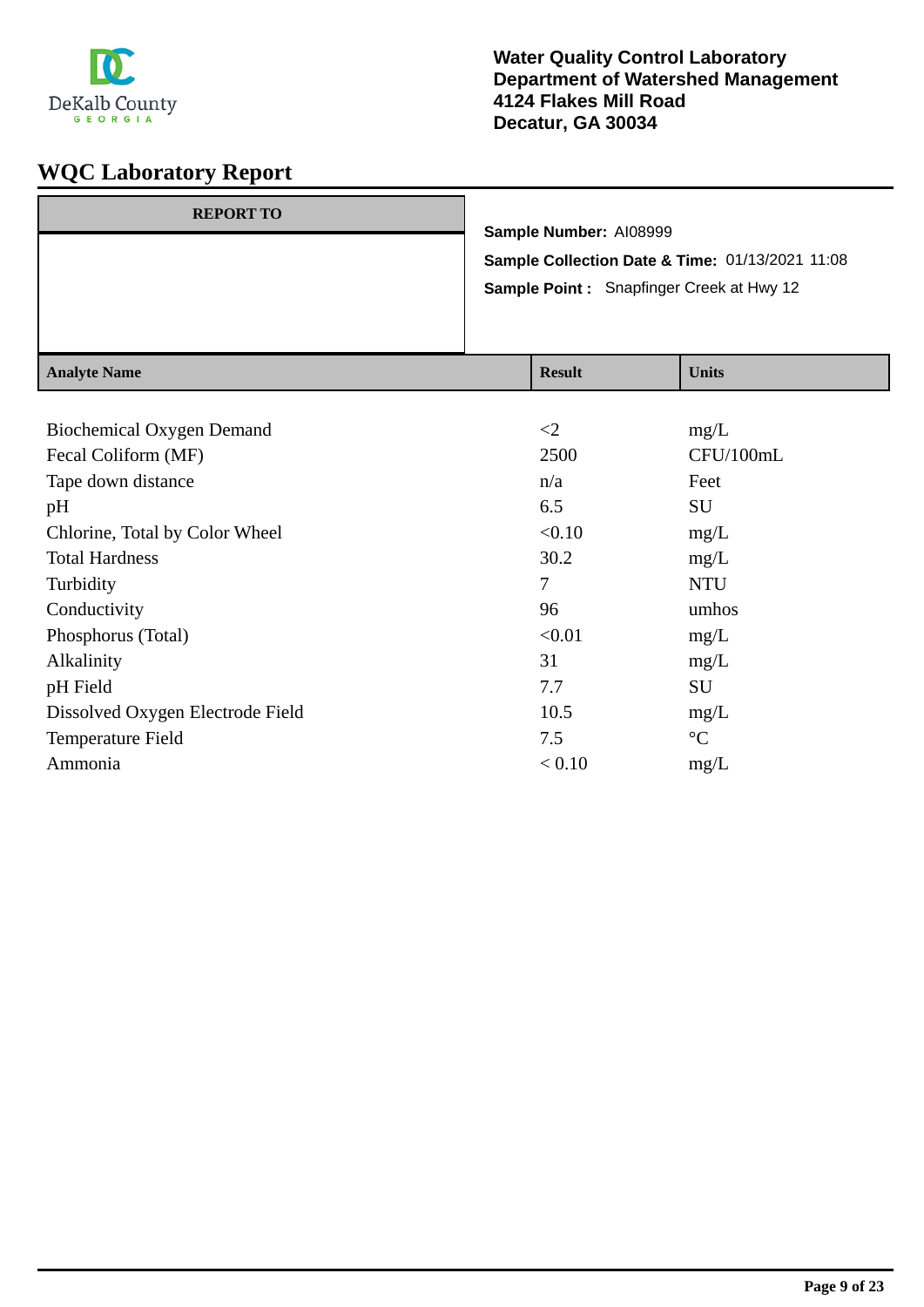

| <b>REPORT TO</b> | Sample Number: A109000                              |
|------------------|-----------------------------------------------------|
|                  | Sample Collection Date & Time: 01/13/2021 08:20     |
|                  | <b>Sample Point: Snapfinger Creek Dogwood Farms</b> |
|                  |                                                     |
|                  |                                                     |

| <b>Result</b> | <b>Units</b>    |
|---------------|-----------------|
|               |                 |
| 29            | mg/L            |
| 6.7           | $\rm ^{\circ}C$ |
| 11.0          | mg/L            |
| 4             | <b>NTU</b>      |
| 7.0           | SU              |
| < 0.10        | mg/L            |
| 21.9          | mg/L            |
| 92            | umhos           |
| < 0.10        | mg/L            |
| < 0.01        | mg/L            |
| $\leq$        | mg/L            |
| 6.7           | SU              |
| 2100          | CFU/100mL       |
|               |                 |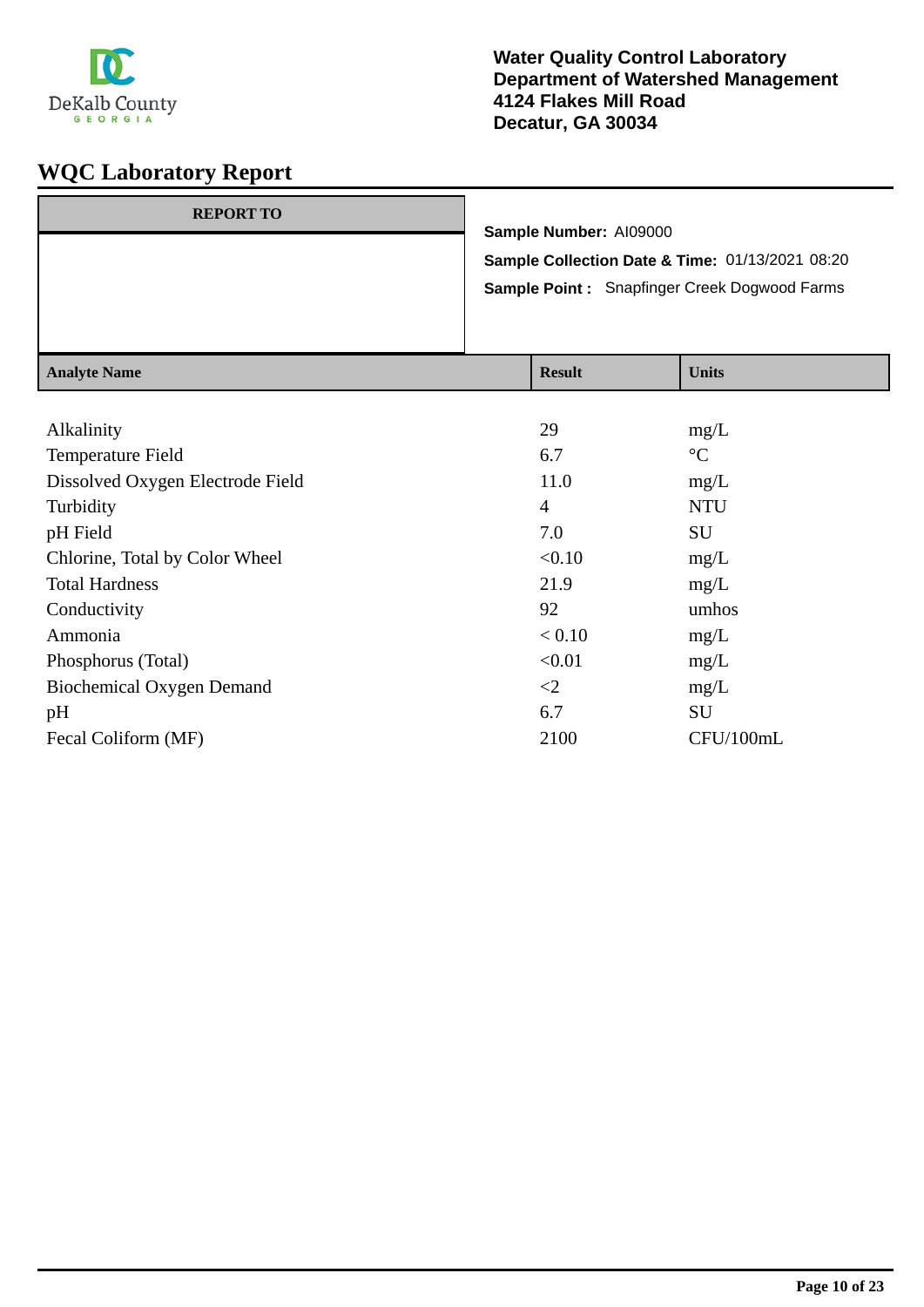

| <b>REPORT TO</b> | Sample Number: A109001                          |
|------------------|-------------------------------------------------|
|                  | Sample Collection Date & Time: 01/13/2021 08:38 |
|                  | Sample Point: Shoal Creek Ga. Hwy 155           |
|                  |                                                 |

| <b>Analyte Name</b>              | <b>Result</b> | <b>Units</b>    |
|----------------------------------|---------------|-----------------|
|                                  |               |                 |
| Turbidity                        | 3             | <b>NTU</b>      |
| Phosphorus (Total)               | < 0.01        | mg/L            |
| Chlorine, Total by Color Wheel   | < 0.10        | mg/L            |
| <b>Total Hardness</b>            | 31.2          | mg/L            |
| Conductivity                     | 98            | umhos           |
| Ammonia                          | < 0.10        | mg/L            |
| Alkalinity                       | 29            | mg/L            |
| pH Field                         | 7.7           | <b>SU</b>       |
| pH                               | 6.7           | <b>SU</b>       |
| Temperature Field                | 6.3           | $\rm ^{\circ}C$ |
| Dissolved Oxygen Electrode Field | 10.8          | mg/L            |
| Fecal Coliform (MF)              | 350           | CFU/100mL       |
| <b>Biochemical Oxygen Demand</b> | $\leq$ 2      | mg/L            |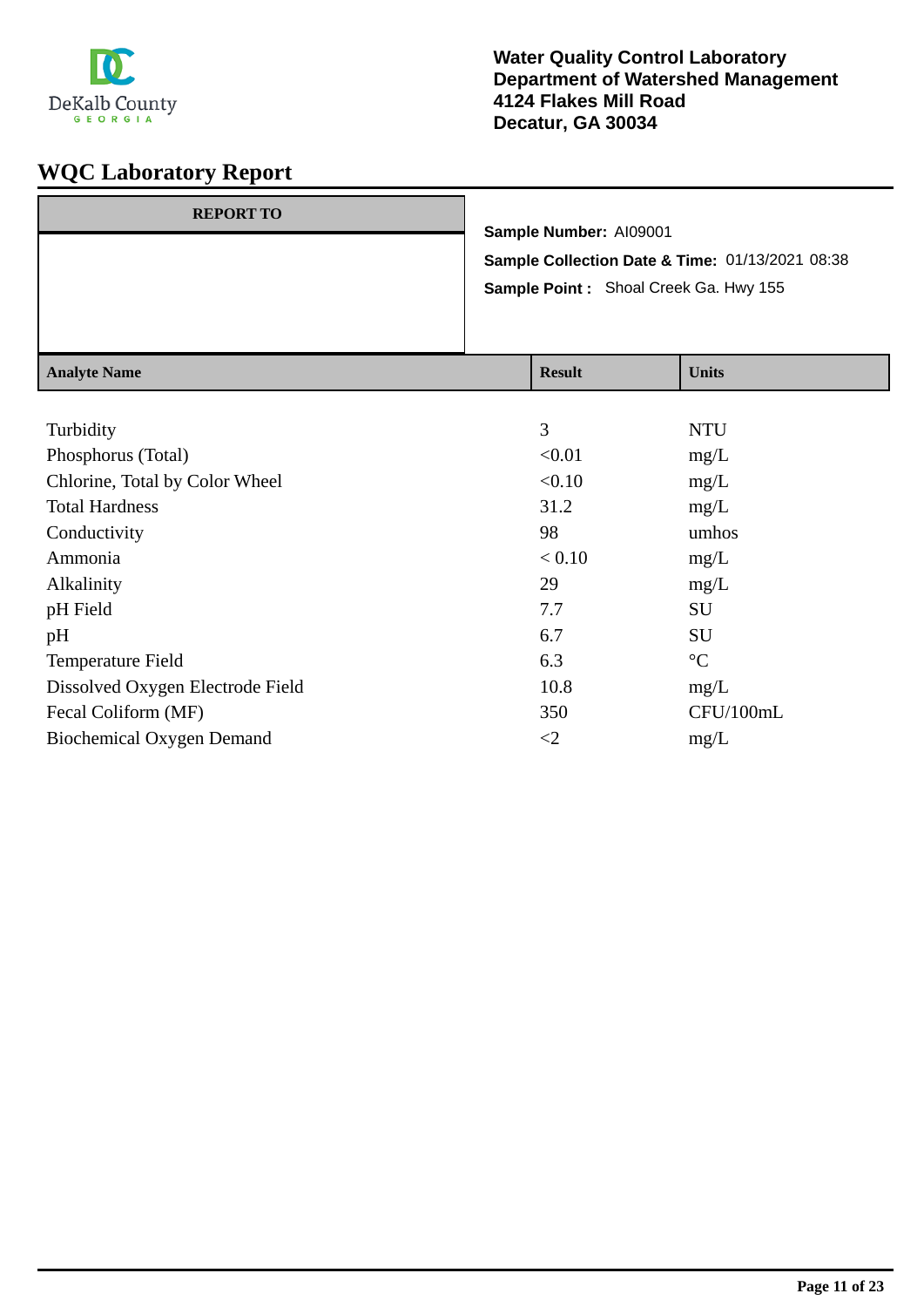

| <b>REPORT TO</b> |                                                 |                            | Sample Number: AI09002 |                                          |
|------------------|-------------------------------------------------|----------------------------|------------------------|------------------------------------------|
|                  | Sample Collection Date & Time: 01/13/2021 10:54 |                            |                        |                                          |
|                  | <b>Sample Point:</b> Barbershela @ Woodway Dr   |                            |                        |                                          |
|                  |                                                 |                            |                        |                                          |
|                  |                                                 |                            |                        |                                          |
| $A$ notre Nome   |                                                 | $\mathbf{D}_{\alpha}$ . 14 |                        | $\mathbf{H}$ <sub>m</sub> : $\mathbf{L}$ |

| Analyte Name                     | <b>Result</b> | UNUS            |
|----------------------------------|---------------|-----------------|
|                                  |               |                 |
| Phosphorus (Total)               | < 0.01        | mg/L            |
| Fecal Coliform (MF)              | 60            | CFU/100mL       |
| pH                               | 6.7           | SU              |
| Chlorine, Total by Color Wheel   | < 0.10        | mg/L            |
| <b>Total Hardness</b>            | 30.9          | mg/L            |
| Turbidity                        | 3             | <b>NTU</b>      |
| Ammonia                          | < 0.10        | mg/L            |
| Biochemical Oxygen Demand        | $\leq$ 2      | mg/L            |
| Alkalinity                       | 30            | mg/L            |
| pH Field                         | 7.2           | SU              |
| Dissolved Oxygen Electrode Field | 10.4          | mg/L            |
| Temperature Field                | 7.5           | $\rm ^{\circ}C$ |
| Conductivity                     | 88            | umhos           |
|                                  |               |                 |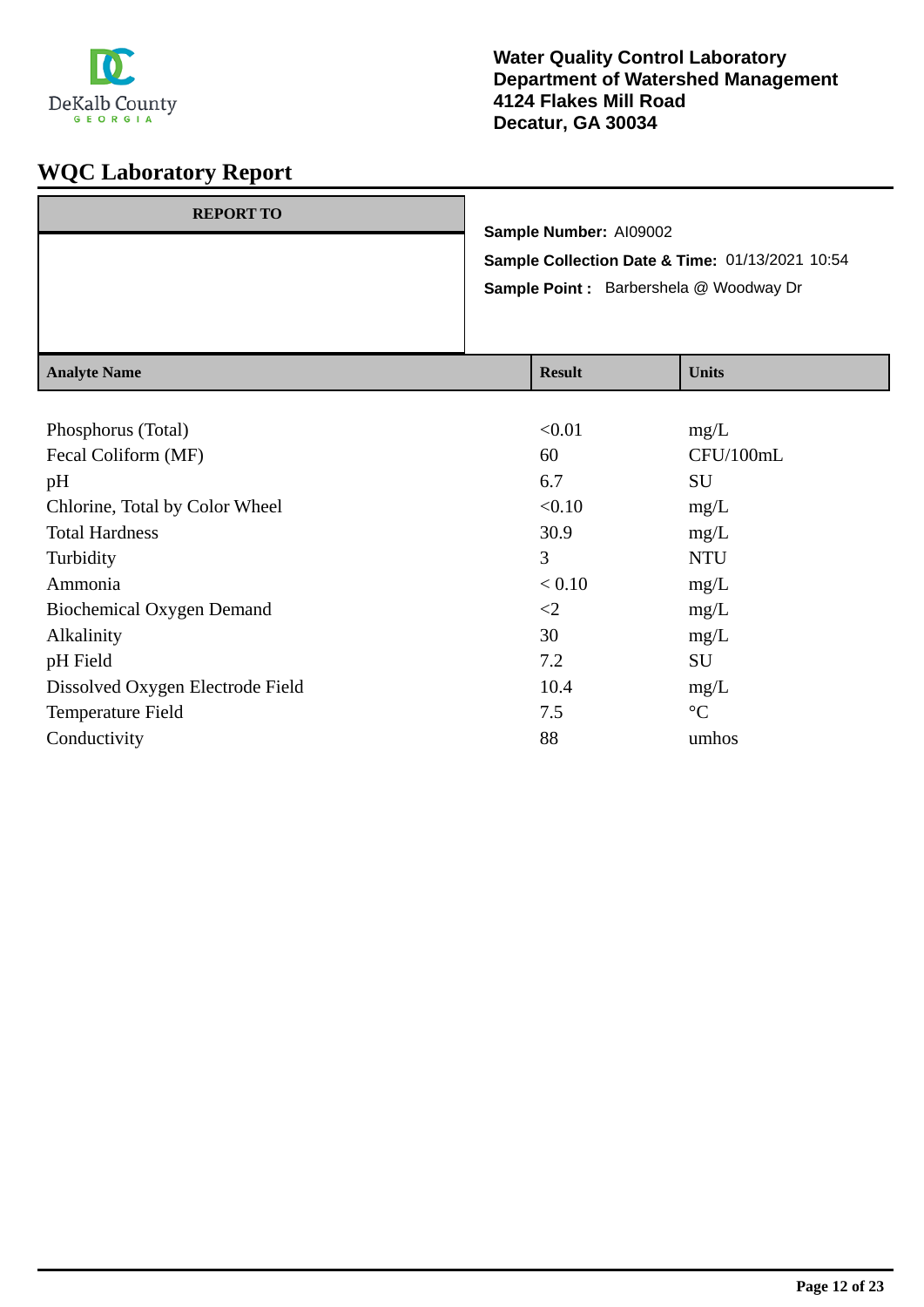

| <b>REPORT TO</b> |                                                    |
|------------------|----------------------------------------------------|
|                  | Sample Number: A109021                             |
|                  | Sample Collection Date & Time: 01/14/2021 10:00    |
|                  | <b>Sample Point: Nancy Creek Chamblee Dunwoody</b> |
|                  |                                                    |
|                  |                                                    |

| <b>Analyte Name</b>              | <b>Result</b>  | <b>Units</b>    |
|----------------------------------|----------------|-----------------|
|                                  |                |                 |
| Conductivity                     | 112            | umhos           |
| <b>Biochemical Oxygen Demand</b> | $\leq$ 2       | mg/L            |
| <b>Total Suspended Solids</b>    | $\overline{4}$ | mg/L            |
| Fecal Coliform (MF)              | 10             | CFU/100mL       |
| Chlorine, Total by Color Wheel   | < 0.10         | mg/L            |
| Turbidity                        | 3              | <b>NTU</b>      |
| <b>Total Hardness</b>            | 37.3           | mg/L            |
| Phosphorus (Total)               | < 0.01         | mg/L            |
| Temperature Field                | 7.4            | $\rm ^{\circ}C$ |
| Alkalinity                       | 36             | mg/L            |
| pH Field                         | 7.4            | SU              |
| pH                               | 6.3            | SU              |
| Dissolved Oxygen Electrode Field | 10.5           | mg/L            |
| Ammonia                          | < 0.10         | mg/L            |
|                                  |                |                 |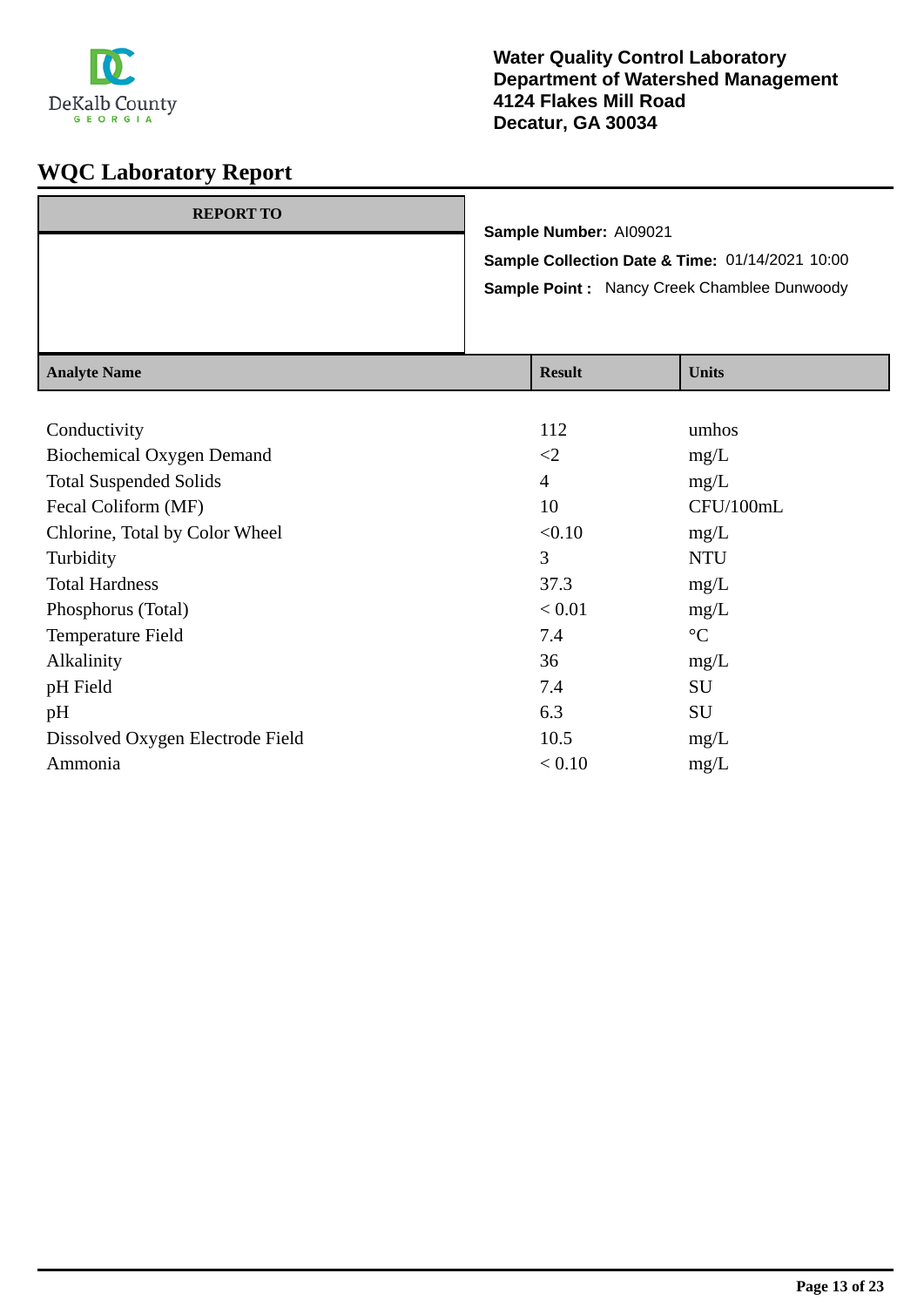

| $A = -1 - 4 - N$ |                                                                                                                      | $\mathbf{D}$ $\mathbf{L}$ | $TT - 24 -$ |
|------------------|----------------------------------------------------------------------------------------------------------------------|---------------------------|-------------|
|                  | Sample Number: AI09022<br>Sample Collection Date & Time: 01/14/2021 10:20<br>Sample Point: Nancy Creek Johnson Ferry |                           |             |
|                  |                                                                                                                      |                           |             |
| <b>REPORT TO</b> |                                                                                                                      |                           |             |
|                  |                                                                                                                      |                           |             |

| <b>Analyte Name</b>              | <b>Result</b> | <b>Units</b>    |
|----------------------------------|---------------|-----------------|
|                                  |               |                 |
| Phosphorus (Total)               | 0.03          | mg/L            |
| Fecal Coliform (MF)              | 90            | CFU/100mL       |
| Chlorine, Total by Color Wheel   | < 0.10        | mg/L            |
| Turbidity                        | 6             | <b>NTU</b>      |
| <b>Total Hardness</b>            | 26.9          | mg/L            |
| Ammonia                          | < 0.10        | mg/L            |
| <b>Total Suspended Solids</b>    | 7             | mg/L            |
| <b>Biochemical Oxygen Demand</b> | $\leq$ 2      | mg/L            |
| Alkalinity                       | 39            | mg/L            |
| pH Field                         | 7.5           | SU              |
| pH                               | 6.6           | SU              |
| Dissolved Oxygen Electrode Field | 10.4          | mg/L            |
| Temperature Field                | 8.9           | $\rm ^{\circ}C$ |
| Conductivity                     | 117           | umhos           |
|                                  |               |                 |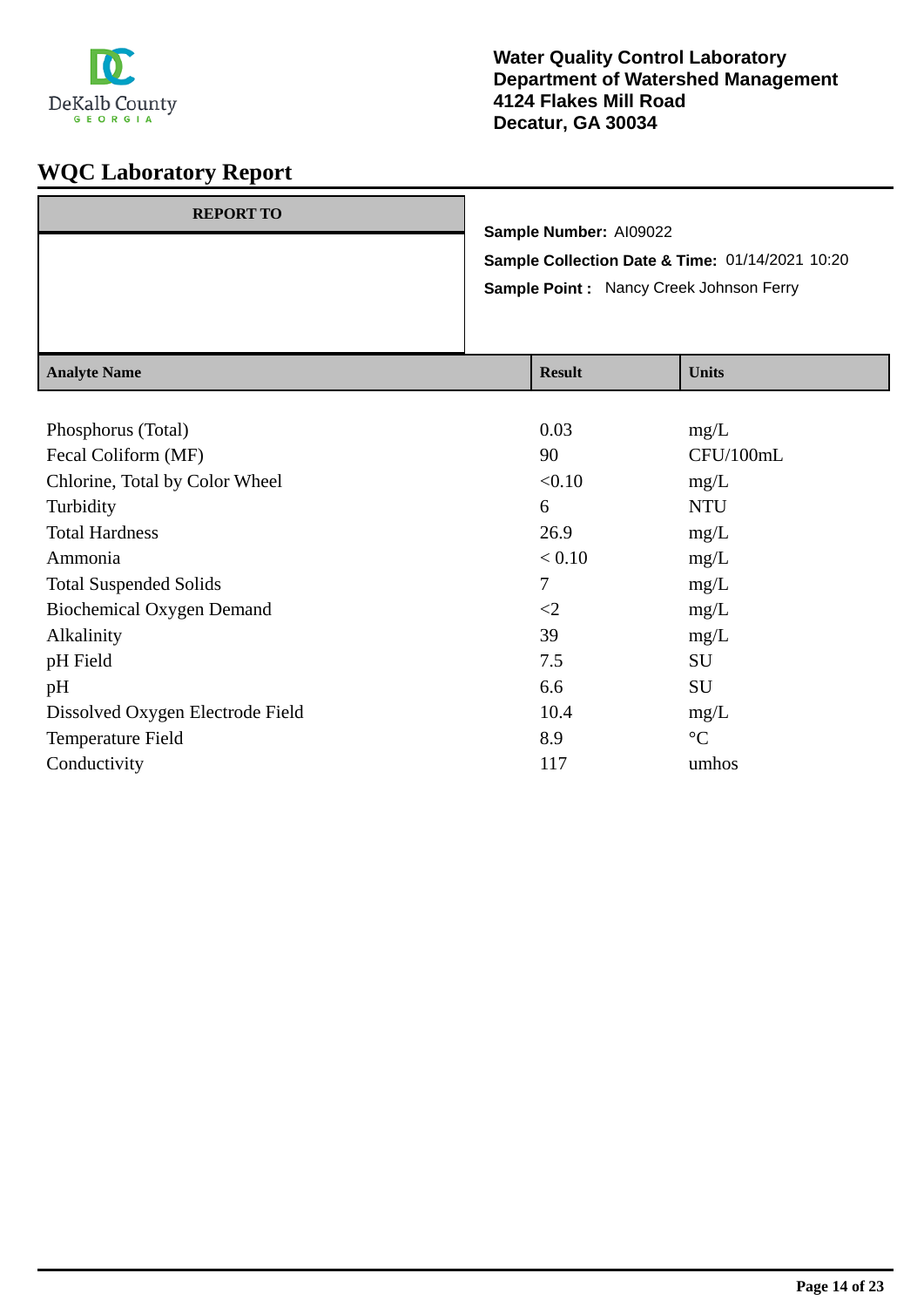

| <b>REPORT TO</b> | Sample Number: AI09023                              |
|------------------|-----------------------------------------------------|
|                  | Sample Collection Date & Time: 01/14/2021 09:36     |
|                  | <b>Sample Point: N. Fork Peachtree Pleasantdale</b> |
|                  |                                                     |

| <b>Result</b> | <b>Units</b>    |
|---------------|-----------------|
|               |                 |
| < 0.10        | mg/L            |
| 8             | mg/L            |
| 20            | CFU/100mL       |
| < 0.10        | mg/L            |
| 8             | <b>NTU</b>      |
| 56.6          | mg/L            |
| 154           | umhos           |
| < 0.01        | mg/L            |
| 5             | mg/L            |
| 47            | mg/L            |
| 7.1           | SU              |
| 6.5           | SU              |
| 10.3          | $\rm ^{\circ}C$ |
| 8.8           | mg/L            |
|               |                 |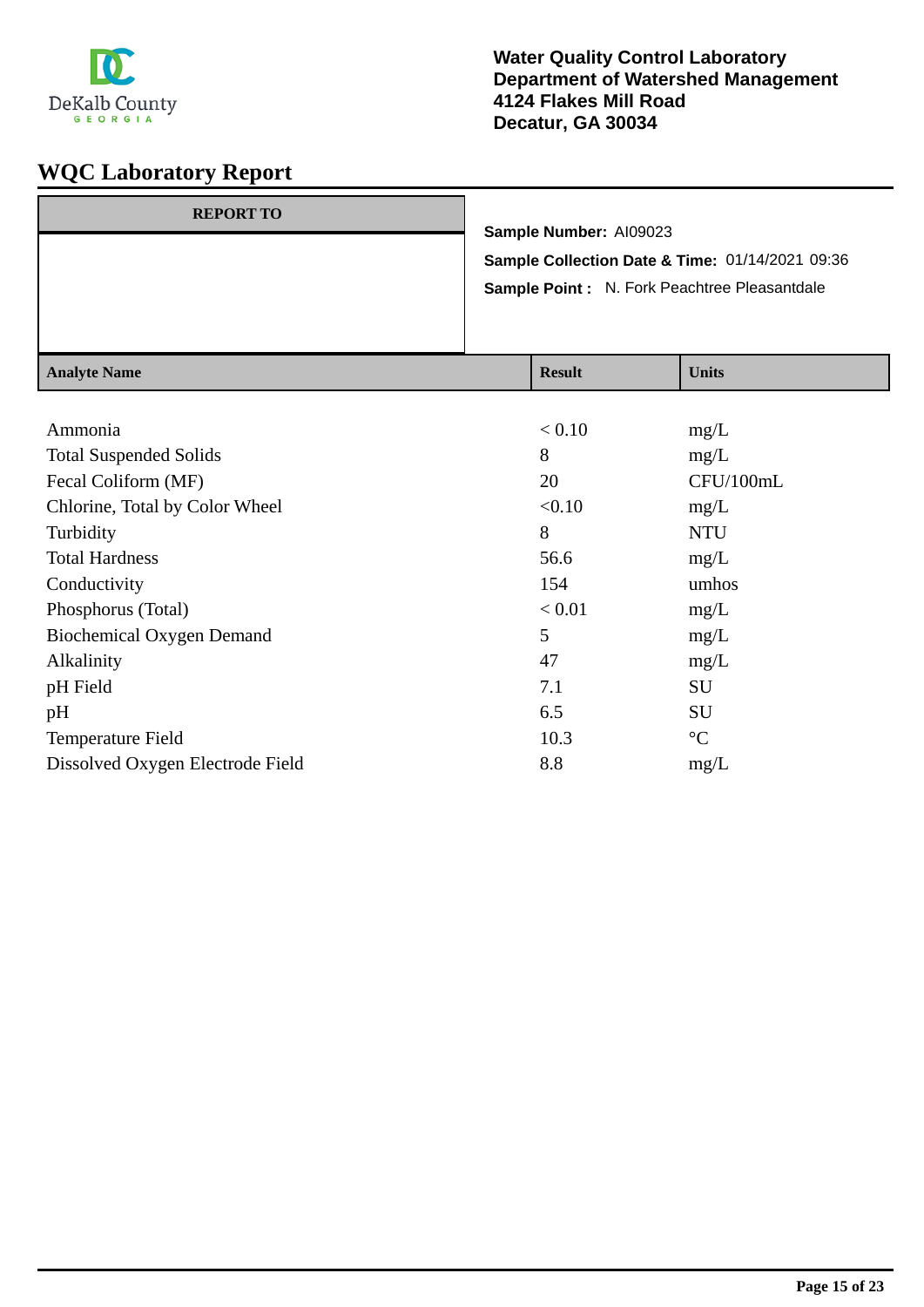

| <b>REPORT TO</b> |                                                 |
|------------------|-------------------------------------------------|
|                  | Sample Number: AI09024                          |
|                  | Sample Collection Date & Time: 01/14/2021 10:45 |
|                  | Sample Point: N. Fork Peachtree Plaster Road    |
|                  |                                                 |
|                  |                                                 |

| <b>Analyte Name</b>              | <b>Result</b> | <b>Units</b>    |
|----------------------------------|---------------|-----------------|
|                                  |               |                 |
| Conductivity                     | 207           | umhos           |
| Temperature Field                | 8.5           | $\rm ^{\circ}C$ |
| Fecal Coliform (MF)              | 10            | CFU/100mL       |
| <b>Total Suspended Solids</b>    | 8             | mg/L            |
| Chlorine, Total by Color Wheel   | < 0.10        | mg/L            |
| Turbidity                        | 3             | <b>NTU</b>      |
| <b>Total Hardness</b>            | 56.9          | mg/L            |
| Phosphorus (Total)               | 0.02          | mg/L            |
| <b>Biochemical Oxygen Demand</b> | $\leq$        | mg/L            |
| Alkalinity                       | 74            | mg/L            |
| pH Field                         | 7.6           | SU              |
| Dissolved Oxygen Electrode Field | 9.4           | mg/L            |
| pH                               | 6.9           | SU              |
| Ammonia                          | 0.47          | mg/L            |
|                                  |               |                 |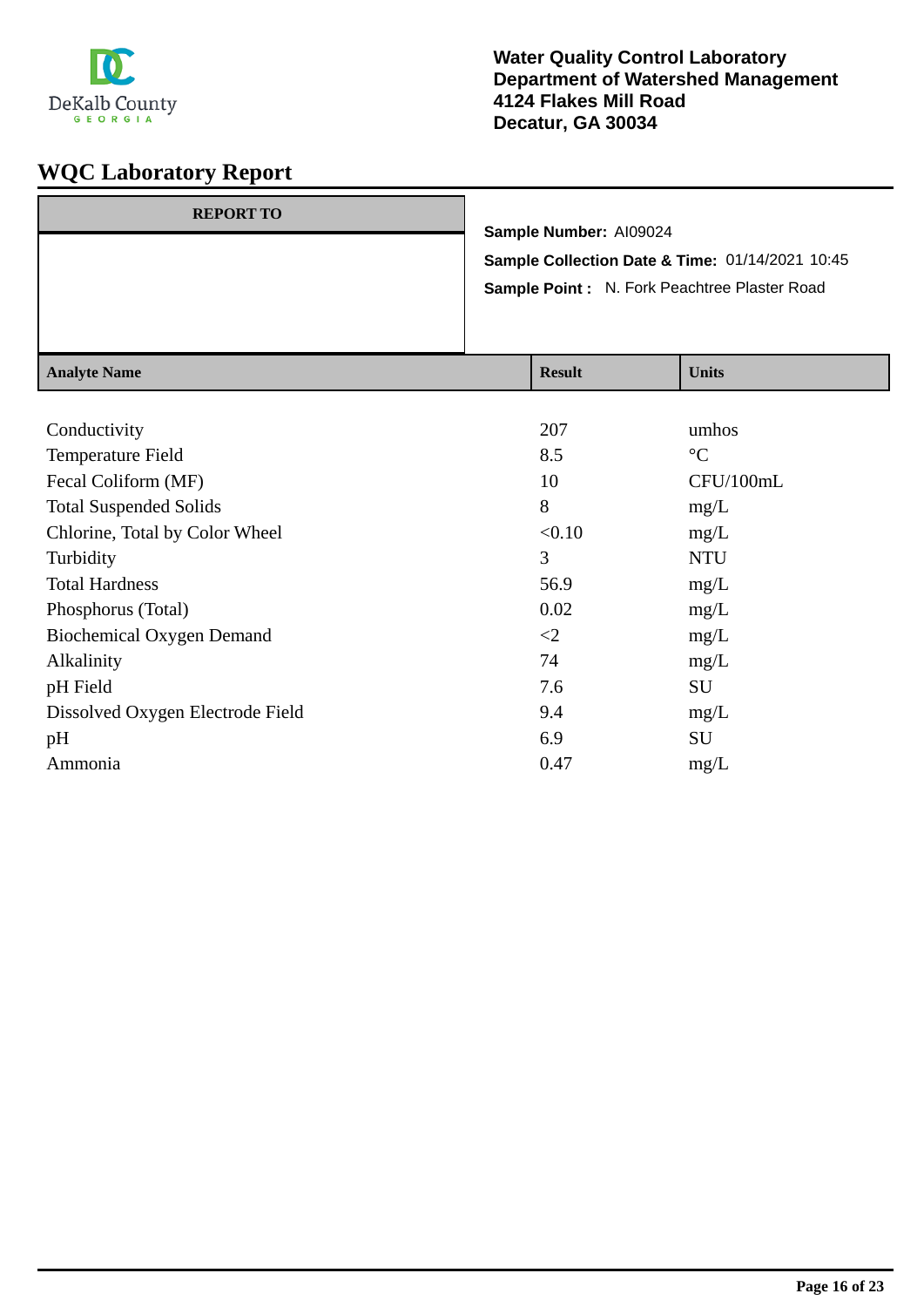

| <b>REPORT TO</b> |                                                                           |  |
|------------------|---------------------------------------------------------------------------|--|
|                  | Sample Number: AI09025<br>Sample Collection Date & Time: 01/14/2021 11:00 |  |
|                  |                                                                           |  |
|                  | Sample Point: N. Fork Peachtree Creek HWY23                               |  |
|                  |                                                                           |  |
|                  |                                                                           |  |
|                  | -- -                                                                      |  |

| <b>Result</b>  | <b>Units</b>    |
|----------------|-----------------|
|                |                 |
| 0.01           | mg/L            |
| 20             | CFU/100mL       |
| < 0.10         | mg/L            |
| $\overline{4}$ | <b>NTU</b>      |
| 27.1           | mg/L            |
| < 0.10         | mg/L            |
| 3              | mg/L            |
| $\leq$ 2       | mg/L            |
| 37             | mg/L            |
| 7.7            | <b>SU</b>       |
| 6.9            | SU              |
| 10.2           | mg/L            |
| 8.7            | $\rm ^{\circ}C$ |
| 123            | umhos           |
|                |                 |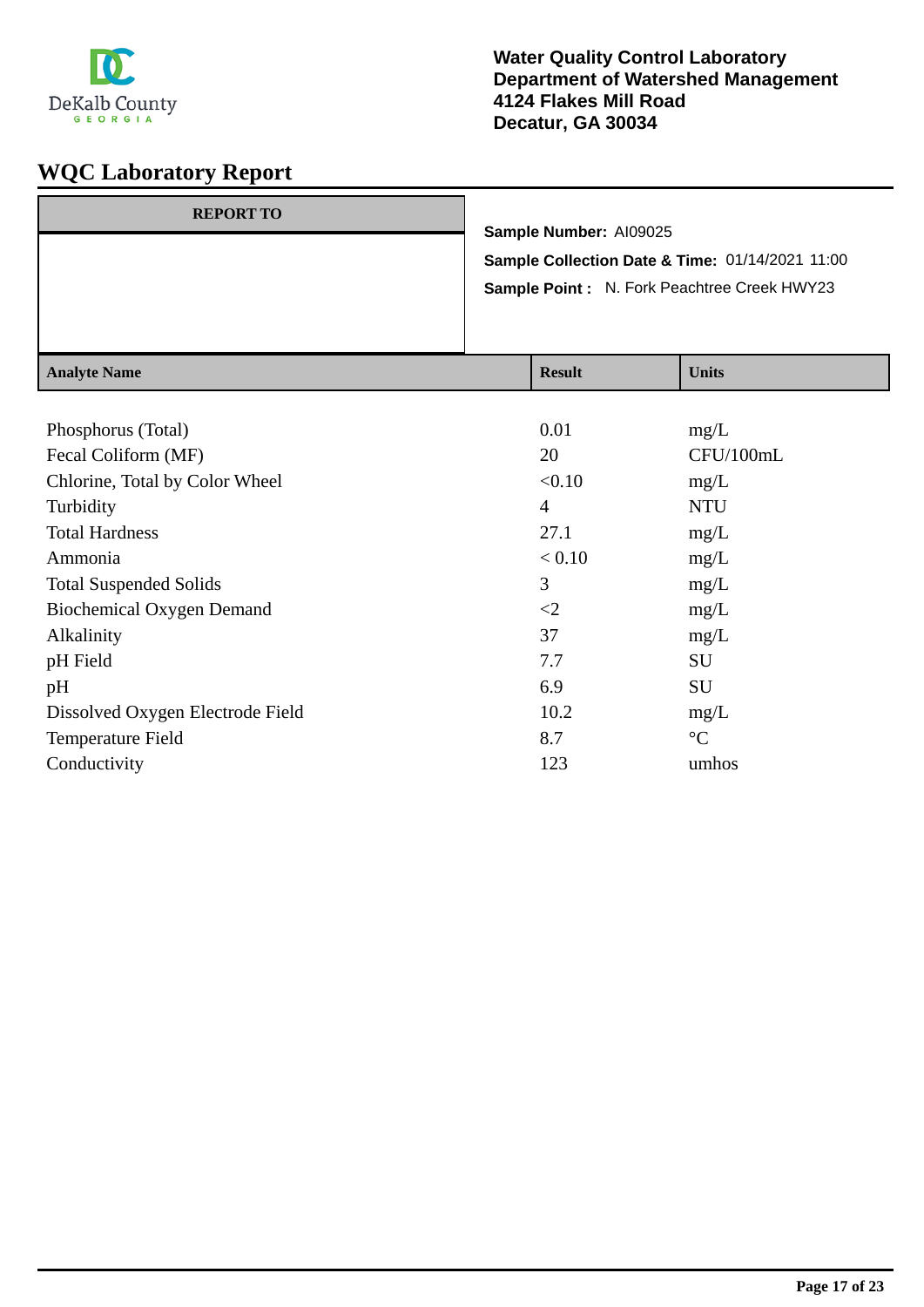

| <b>REPORT TO</b> | Sample Number: A109026                                                                                 |
|------------------|--------------------------------------------------------------------------------------------------------|
|                  | Sample Collection Date & Time: 01/14/2021 11:15<br><b>Sample Point: S Fork Peachtree Creek Johnson</b> |
|                  |                                                                                                        |

| <b>Result</b> | <b>Units</b>    |
|---------------|-----------------|
|               |                 |
| < 0.10        | mg/L            |
| 5             | mg/L            |
| 200           | CFU/100mL       |
| < 0.10        | mg/L            |
| 3             | <b>NTU</b>      |
| 44.5          | mg/L            |
| 124           | umhos           |
| 0.02          | mg/L            |
| $\leq$        | mg/L            |
| 39            | mg/L            |
| 7.8           | SU              |
| 7.0           | SU              |
| 8.7           | $\rm ^{\circ}C$ |
| 10.1          | mg/L            |
|               |                 |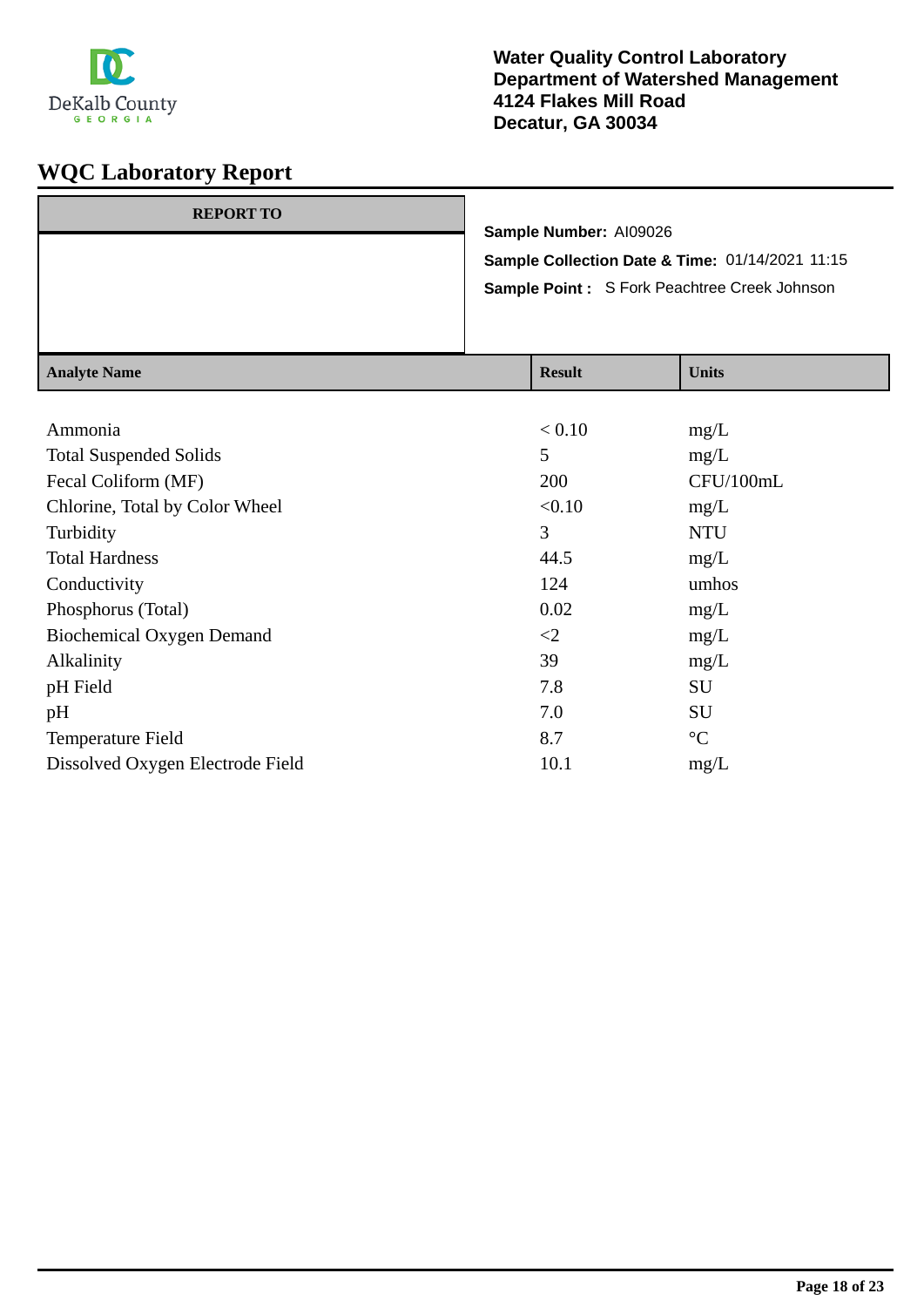

| <b>REPORT TO</b> |                                                 |
|------------------|-------------------------------------------------|
|                  | Sample Number: AI09027                          |
|                  | Sample Collection Date & Time: 01/14/2021 09:05 |
|                  | Sample Point: S. Fork Peachtree Ck: Casa Dr     |
|                  |                                                 |
|                  |                                                 |

| <b>Analyte Name</b>              | <b>Result</b>  | <b>Units</b>    |
|----------------------------------|----------------|-----------------|
|                                  |                |                 |
| Turbidity                        | 3              | <b>NTU</b>      |
| Temperature Field                | 10.3           | $\rm ^{\circ}C$ |
| Fecal Coliform (MF)              | 180            | CFU/100mL       |
| <b>Total Suspended Solids</b>    | $\overline{4}$ | mg/L            |
| pH                               | 6.9            | SU              |
| Chlorine, Total by Color Wheel   | < 0.10         | mg/L            |
| <b>Total Hardness</b>            | 30.2           | mg/L            |
| Ammonia                          | < 0.10         | mg/L            |
| Phosphorus (Total)               | 0.02           | mg/L            |
| <b>Biochemical Oxygen Demand</b> | $\leq$ 2       | mg/L            |
| Alkalinity                       | 33             | mg/L            |
| Dissolved Oxygen Electrode Field | 9.2            | mg/L            |
| Conductivity                     | 93             | umhos           |
| pH Field                         | 7.0            | SU              |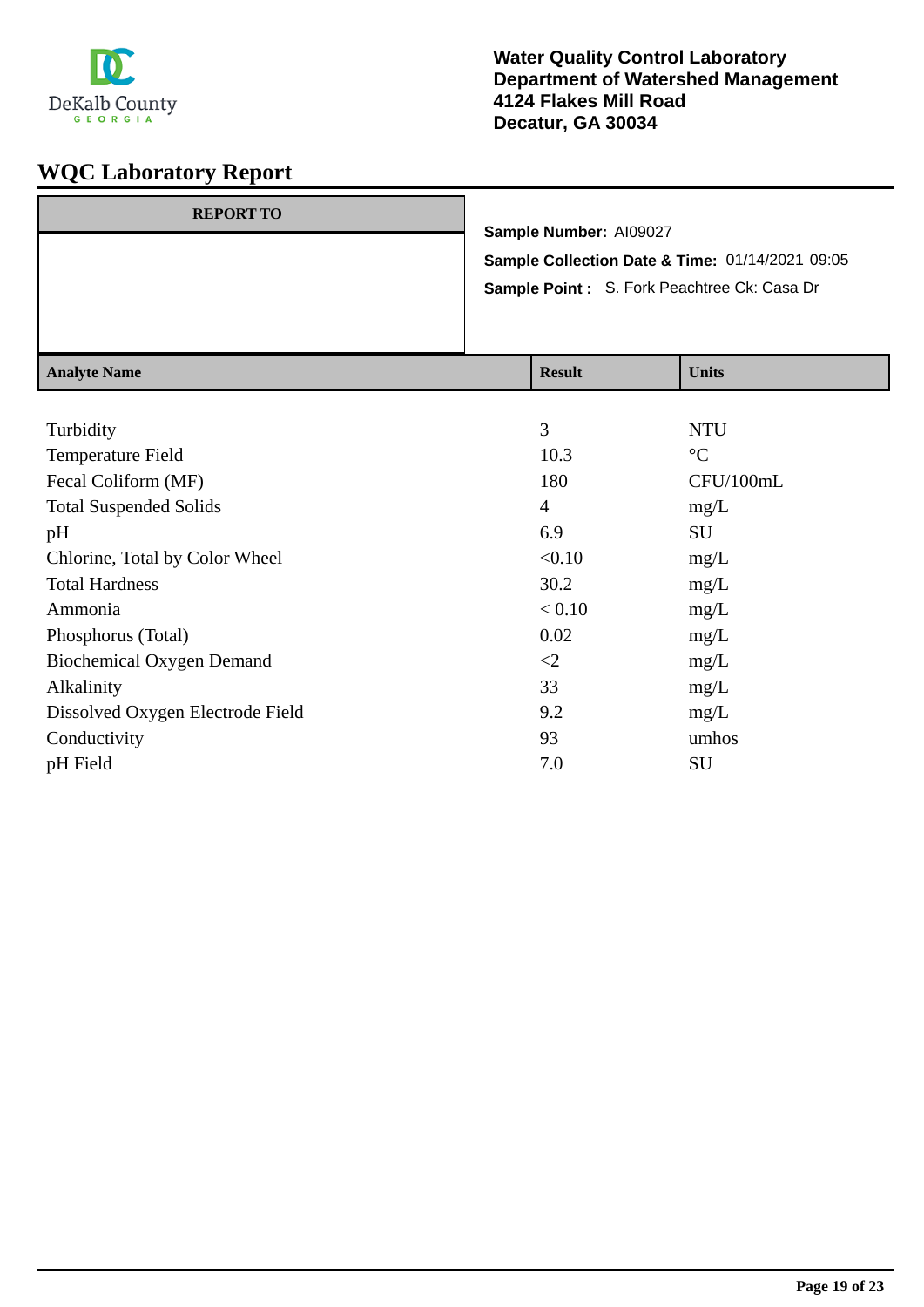

| <b>REPORT TO</b>    | Sample Number: Al09042<br>Sample Collection Date & Time: 01/15/2021 10:40<br>Sample Point: Stephenson Creek at N. Goddard Rd |               |              |
|---------------------|------------------------------------------------------------------------------------------------------------------------------|---------------|--------------|
| <b>Analyte Name</b> |                                                                                                                              | <b>Result</b> | <b>Units</b> |
| Tamparatura Eald    |                                                                                                                              | $O \subseteq$ | $\sim$       |

| 8.5  | $\rm ^{\circ}C$ |
|------|-----------------|
| 200  | CFU/100mL       |
| 2.3  | <b>NTU</b>      |
| 10.5 | mg/L            |
| 6.9  | SU              |
| 40   | umhos           |
|      |                 |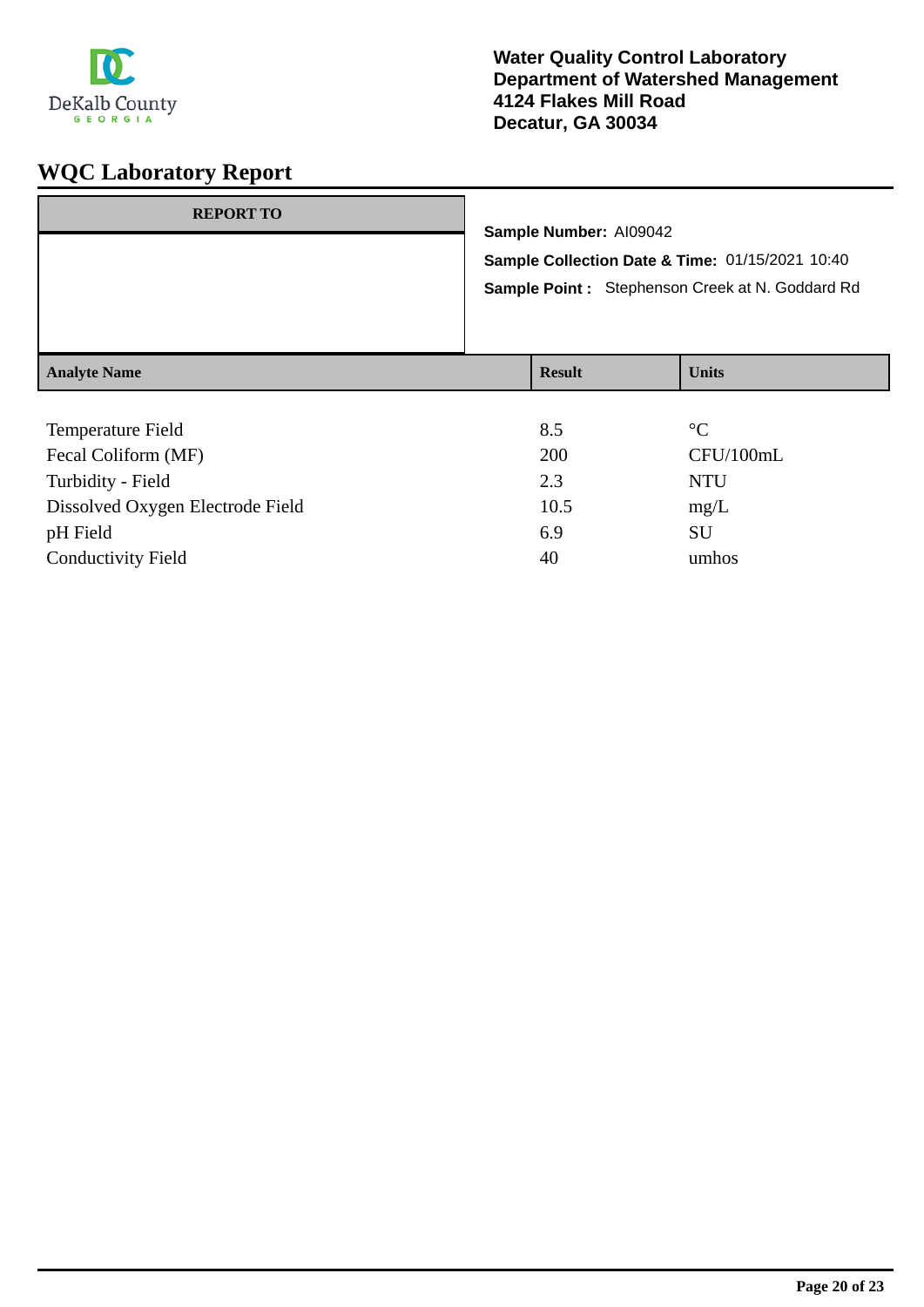

| <b>REPORT TO</b>                 | Sample Number: AI09043<br>Sample Collection Date & Time: 01/15/2021 10:20<br><b>Sample Point:</b> Fecal monitoring site on Hayden Quarry<br>Rd |               |  |              |
|----------------------------------|------------------------------------------------------------------------------------------------------------------------------------------------|---------------|--|--------------|
|                                  |                                                                                                                                                |               |  |              |
|                                  |                                                                                                                                                |               |  |              |
| <b>Analyte Name</b>              |                                                                                                                                                | <b>Result</b> |  | <b>Units</b> |
|                                  |                                                                                                                                                |               |  |              |
| pH Field                         |                                                                                                                                                | 6.7           |  | SU           |
| Dissolved Oxygen Electrode Field |                                                                                                                                                | 10.0          |  | mg/L         |
| Turbidity - Field                |                                                                                                                                                | 11.6          |  | <b>NTU</b>   |

| <b>Conductivity Field</b> | 90  | umhos     |
|---------------------------|-----|-----------|
| Temperature Field         | 9.3 | $\circ$   |
| Fecal Coliform (MF)       | 90  | CFU/100mL |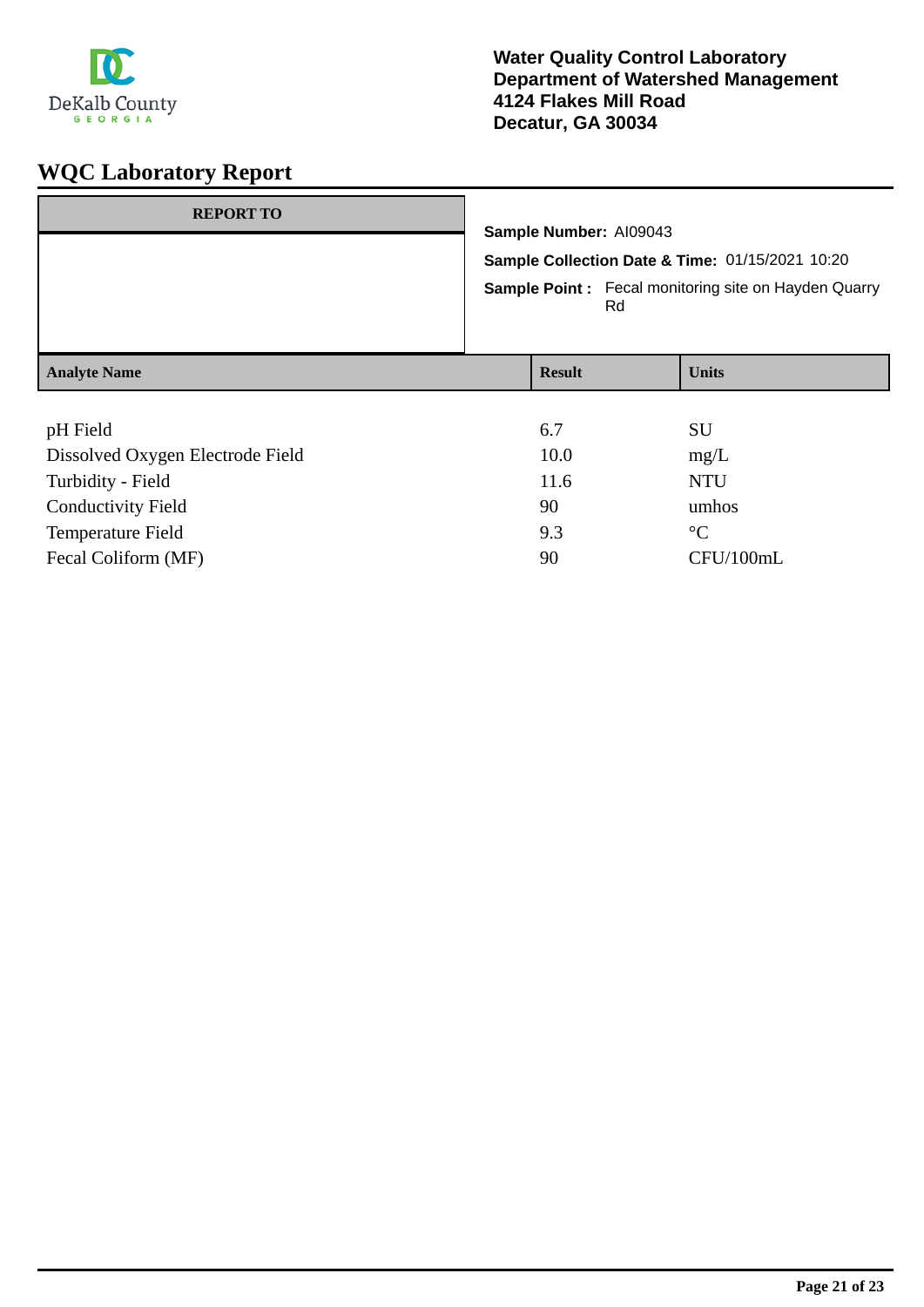

|                     | Sample Number: AI09044<br>Sample Collection Date & Time: 01/15/2021 08:53<br><b>Sample Point:</b> Fecal monitoring site at Antebellum Dr. |              |  |  |
|---------------------|-------------------------------------------------------------------------------------------------------------------------------------------|--------------|--|--|
| <b>Analyte Name</b> | <b>Result</b>                                                                                                                             | <b>Units</b> |  |  |

| <b>Temperature Field</b>         | 8.3  | $\rm ^{\circ}C$ |
|----------------------------------|------|-----------------|
| pH Field                         | 6.2  | SU              |
| <b>Conductivity Field</b>        | 100  | umhos           |
| Fecal Coliform (MF)              | 80   | CFU/100mL       |
| Dissolved Oxygen Electrode Field | 10.0 | mg/L            |
| Turbidity - Field                | 2.1  | NTU             |